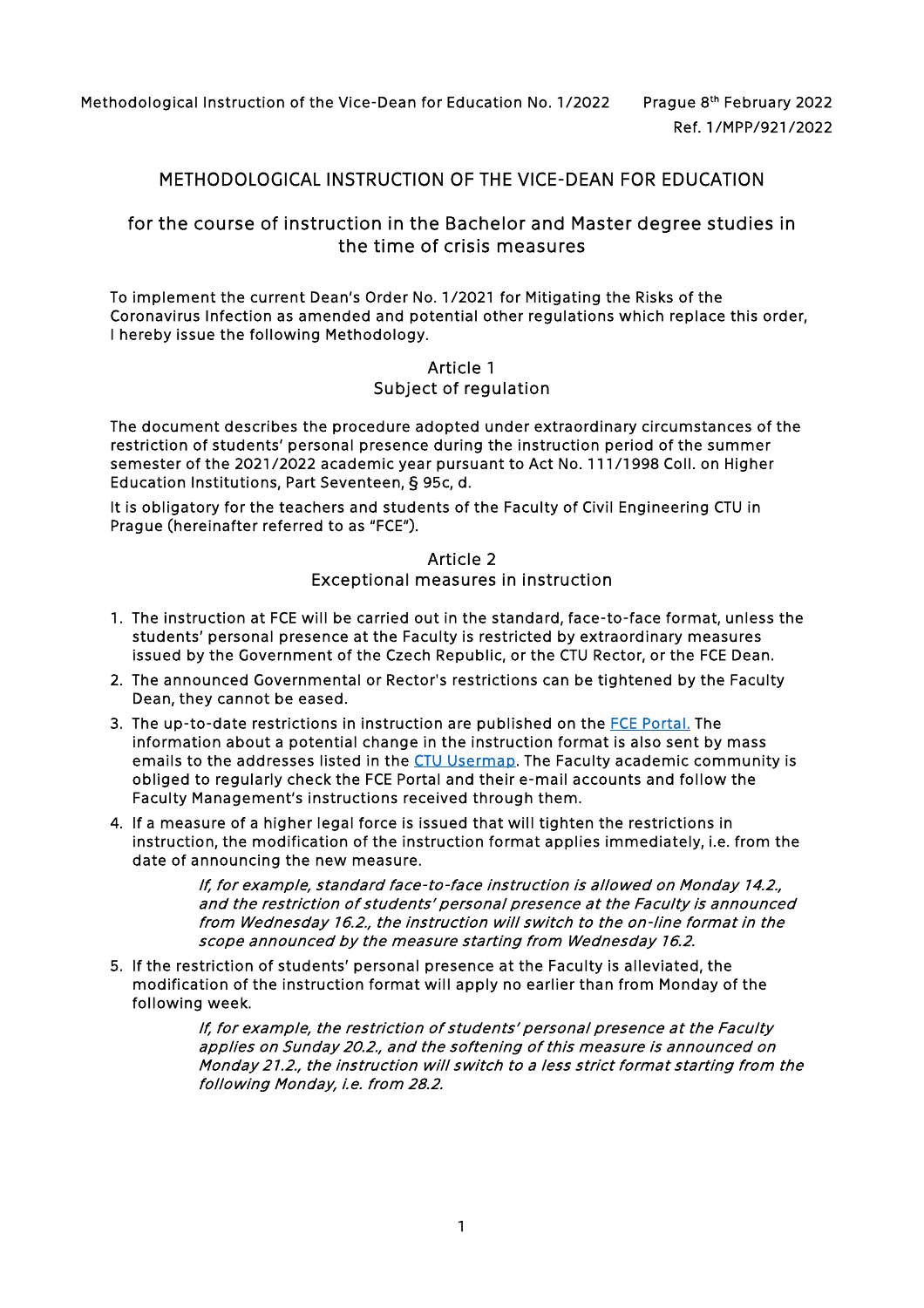#### Article 3

## Measures for ensuring a continuous course of instruction at FCE in the summer semester of the 2021/2022 academic year

1. Pursuant to [the Dean's Directive No. 1/2020 for the Implementation of Bachelor and](https://www.fsv.cvut.cz/legislen/smde0120e.php)  [Master Degree Study Programmes at the Faculty of Civil Engineering CTU in Prague,](https://www.fsv.cvut.cz/legislen/smde0120e.php)  [Article 1 Para. 5,](https://www.fsv.cvut.cz/legislen/smde0120e.php) the Heads of the respective Departments shall ensure the publication of the basic study materials accessible in the digital format solely to the Faculty students and staff members. These materials may contain links to publicly accessible sources (e.g. instruction videos or on-line publications).

Pursuant to the Rector's Order, the following tools are exclusively used throughout CTU:

- Communication by email to the addresses listed in the CTU Usermap as priority addresses,
- MS Teams (used primarily for video instruction),
- Moodle (serves primarily for filing the documentation and background materials to individual courses).

To create a course in Moodle, contact Ing. Petr Soukup, Ph.D.

Teams in the MS‐Teams programme can be automatically created in the form "84010 – Rules for Creating Teams in MS Teams" in IS KOS, accessible to departmental schedulers and IS KOS administrators. The form allows setting up and changing – even in the course of instruction - the running of a one-time or regular synchronization of teachers and/or students according to their current registration status in IS KOS. When the validity of the requirement in the form expires, the team will be deleted.

The instruction team name format in MS Teams will be e.g. Predmet‐B212‐519U3B‐C102

If none of the above rules can be applied (e.g. in Studio type courses), the creation and filling of a team is at the discretion of the Studio Head or the course guarantor. The recommended practice is to label the team using the same logic as in the other courses, e.g. PredmětB212AtelierHead'ssurname.

The Head of Department is responsible for the organization of creating teams for the courses guaranteed by the respective Department. The teams are created by the persons with the role of the departmental scheduler and departmental officer. The rules for creating a team for individual courses are laid out by course guarantors following the instructions of the Head of Department or a person authorized by them.

Course guarantors act as the MS‐Teams course administrators. The course guarantors consider the deletion of the teams for the courses from the previous semesters if this is possible and desirable. When there is a request for the creation of a new team, the teachers will wait until the team has been created and will not create it on their own.

CTU ITC (VIC) will do automatic updates of the participants in individual teams during the semester with an interval of minimally 1x a week according to the parameters agreed for the whole CTU.

The MS Teams support officer at FCE is Ing. Zbyněk Škoda [\(zbynek.skoda@fsv.cvut.cz\)](mailto:zbynek.skoda@fsv.cvut.cz)

The Heads of Departments are recommended to ensure the update of the data related to points a-f listed in the Directive No. 1/2020, Article 1 Para. 5 for the on-line instruction format. These are, in particular, the changed conditions for a continuous review of study, the requirements for examinations and the conditions for granting credits with respect to on-line instruction.

The recommended practice is to publish all these data (a-f) on the Department website in two versions: for face-to-face instruction and for on-line instruction (if the procedure differs).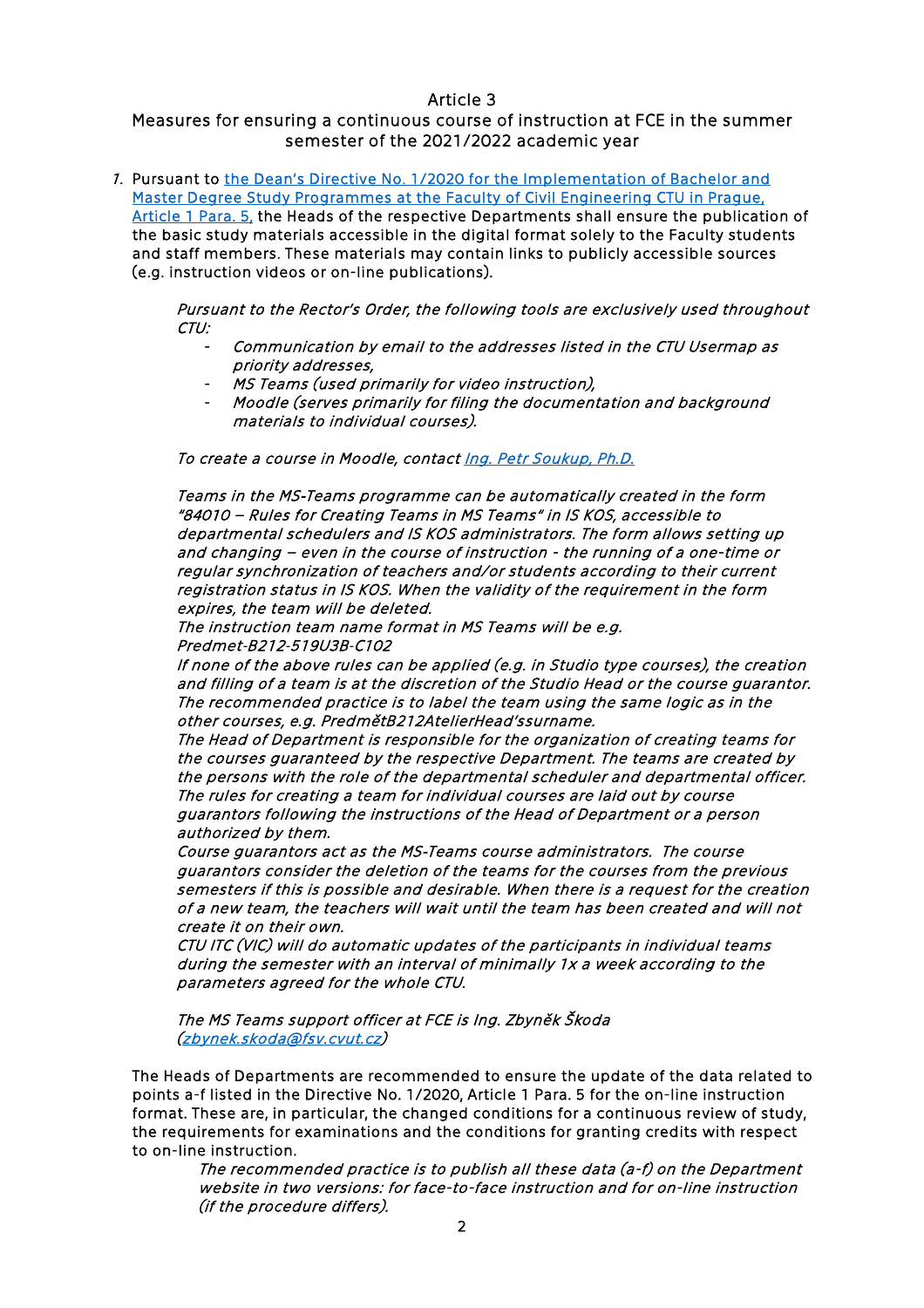2. In each compulsory and compulsory elective course, the students are informed by their teachers about the instruction method in the respective course in the case of on-line instruction and about the teacher's communication method with the students. The initial information about on-line instruction in the specific course is sent to the students by the teacher by e-mail from IS KOS, the e-mail subject must include the course code.

The recommended practice is to publish this information on the Department website in the section including information about individual courses.

- 3. In the case of restrictions in face-to-face instruction, distance learning tools (on-line instruction) will be used for compulsory and compulsory elective courses without delay. For the rules and recommendations for on-line instruction at FCE see [https://www.fsv.cvut.cz/aktual/vir/2020\\_on-line\\_pravidla\\_doporuceni.pdf](https://www.fsv.cvut.cz/aktual/vir/2020_on-line_pravidla_doporuceni.pdf)
- 4. The times of the standard [scheduling of courses](https://www.fsv.cvut.cz/rozvrh?lang=en) will be followed in real-time instruction using the audio or video connection.
- 5. If the instruction at FCE is carried out partly face-to-face and partly on-line (hybrid instruction), the teachers are obliged to make recordings of their on-line classes and make them available to the students for at least 7 days. The student's priority obligation is to participate in face-to-face instruction.

If, for example, a student has face-to-face instruction from 9.00 to 12.00, on-line instruction from 12.00 to 14.00 and face-to-face instruction from 14.00 to 16.00, and is unable to connect to the on-line instruction from the Faculty, they will participate in the face-to-face instruction in this case and will study the material that had to be taught on-line based on the recording. Their absence in the online instruction will not be considered as an absence.

- 6. Even during the time of restricted face-to-face instruction, students must be able to agree on an individual on-line or face-to-face consultation with their teacher.
- 7. In the case of a student's restricted personal presence or excused absence at the Faculty, the assignment of the final graduation thesis (Bachelor's or Master's) will be sent to the students electronically by the Supervisor no later than by the end of the first week in the semester. The student signs the assignment and immediately sends it back electronically to the Supervisor, who prints the assignment, signs it and hands it over to the Head of Department for signature.

Two copies of this document are made. The original assignment will be returned to the Supervisor, who hands it over to the student (only the electronic format can be used) no later than by the end of the second week of instruction in the semester. One copy of the assignment is filed at the Department where the final graduation thesis is conducted, and the second copy of the assignment is filed at the Student Administration, where it is handed over by the respective Department no later than by the end of the second week of instruction in the semester.

- 8. If a student is unable to fulfil their study duties for objective reasons, they shall resolve their situation with the Dean via the *[Student Administration](https://portal.fsv.cvut.cz/en/hlavni/dekanat.php#pedagog)* without delay.
- 9. The planning and the course of the examination session are at the discretion of the Faculty Management depending on the development of the epidemiological situation. Booking rooms for face-to-face examinations will be announced no later than by 14.4. The examiners must publish the examination dates in IS KOS for the students no later than by 6.5.
- 10. In the courses where instruction cannot be fully replaced by the on-line format (laboratories, measurements, field work), the instruction can also be carried out in the face-to-face block format at the moment when the restrictions in instruction allow it. The face-to-face block format instruction must not collide with another instruction format scheduled in the time table. The implementation of face-to-face block instruction is at the discretion of the course guarantor in coordination with the study programme guarantor and the Head of the respective Department responsible for administering the instruction.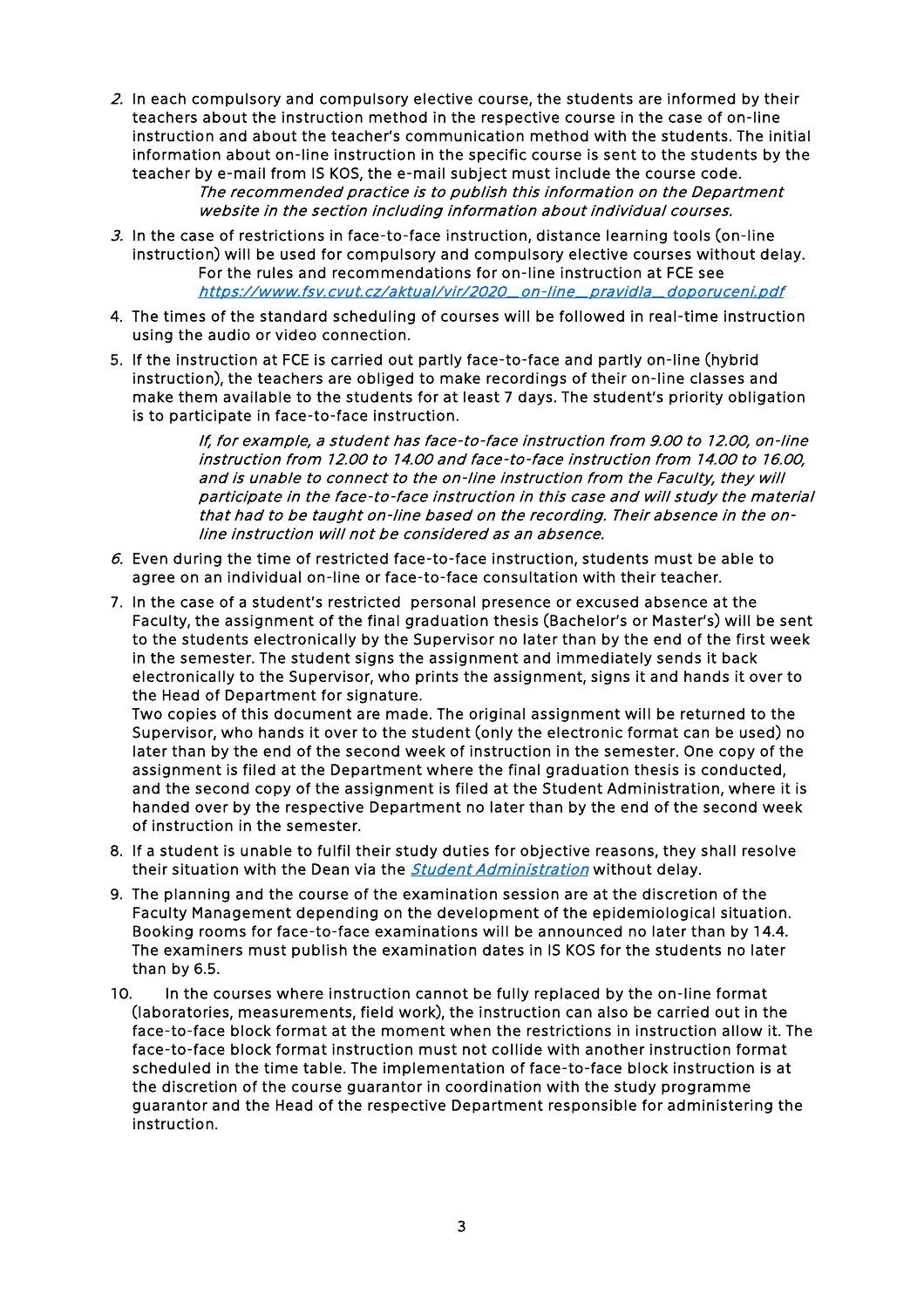### Article 4

### Restricted presence of academic community members in instruction

- 1. A student can apologize for not attending face-to-face instruction if:
	- the student is under quarantine or is ill,
	- the student belongs to the at-risk group (especially the chronically ill, persons with a weakened immune system, pregnant women),
	- the student would endanger a close person belonging to the at-risk group (especially the elderly, seriously ill, chronically ill, persons with a weakened immune system, pregnant women, new-born babies and infants living in the same household with the student).
	- in other specific cases evaluated as relevant by the Vice-Dean for Education.

The student sends the letter of apology for not attending face-to-face instruction electronically to the respective [Student Administration officer.](https://portal.fsv.cvut.cz/en/hlavni/dekanat.php#pedagog)

The apology must include documented reasons: - If a student refers to medical reasons (their own or close person's), a medical statement must be attached.

The acknowledgement of the apology for not attending face-to-face instruction is at the discretion of the Vice-Dean for Education, the Student Administration officer informs the student and the respective teachers by email.

- 2. If a student is excused from face-to-face instruction under Article 4, Point 1, the teacher is obliged to assign them material for self-study. The absence from face-to-face instruction will not be included in the total compulsory attendance, conditional on a successful completion of the course.
- 3. If face-to-face instruction is essential for a successful completion of a course and the student is unable to complete it for objective reasons under Article 4, Point 1, the teacher will consult the course completion procedure with the Vice-Dean for Education.
- 4. The students and employees who show signs of an infectious disease may use a threeday period of absence from face-to-face instruction without having to document this fact by a medical certificate.
- 5. The teacher may ask a student who shows clear symptoms of an infectious disease or a student whose respiratory protective equipment is not effectively put on, if it is required for public health reasons, to leave the class. In such a case, the student is not excused for not attending the instruction, and the absence will be included in the total number of permitted absences in the subject.
- 6. In the case that a larger group of students (e.g. a whole study group or a substantial part of a study group making face-to-face instruction ineffective, or a prevailing part of students in the same year of study) is under mandatory quarantine or in isolation, potential face-to-face instruction in the compulsory and compulsory elective courses in the respective group or the whole year of study switches to the on-line instruction format. The change to the on-line instruction format is at the discretion of the course teacher in coordination with the course guarantor and the Head of Department.
- 7. In the case that a teacher is unable to participate personally in potential face-to-face instruction (mandatory quarantine, illness or belonging to the at-risk group), the course guarantor in coordination with the Head of Department and the study programme guarantor will decide without delay if the instruction will switch to the on-line format or if a substitute teacher will be appointed to take over the instruction.
- 8. In the case that a teacher is unable to manage even distance instruction due to illness, the teacher reports this fact without delay to the course guarantor and the Head of Department, who will see to it that the instruction is taken over by another teacher.
- 9. The students or teachers whose infection with the Coronavirus has been confirmed or who are put under mandatory quarantine are obliged to follow the instruction published on the FCE Portal [\(https://portal.fsv.cvut.cz/en/hlavni/vir/postup.php\)](https://portal.fsv.cvut.cz/en/hlavni/vir/postup.php) and report this fact by email to [eva.steffelova@fsv.cvut.cz w](mailto:eva.steffelova@fsv.cvut.cz?subject=Covid%2019)ithout delay. The employees are also obliged to report this fact to their superior. Failing to comply with the reporting obligations may lead to initiating disciplinary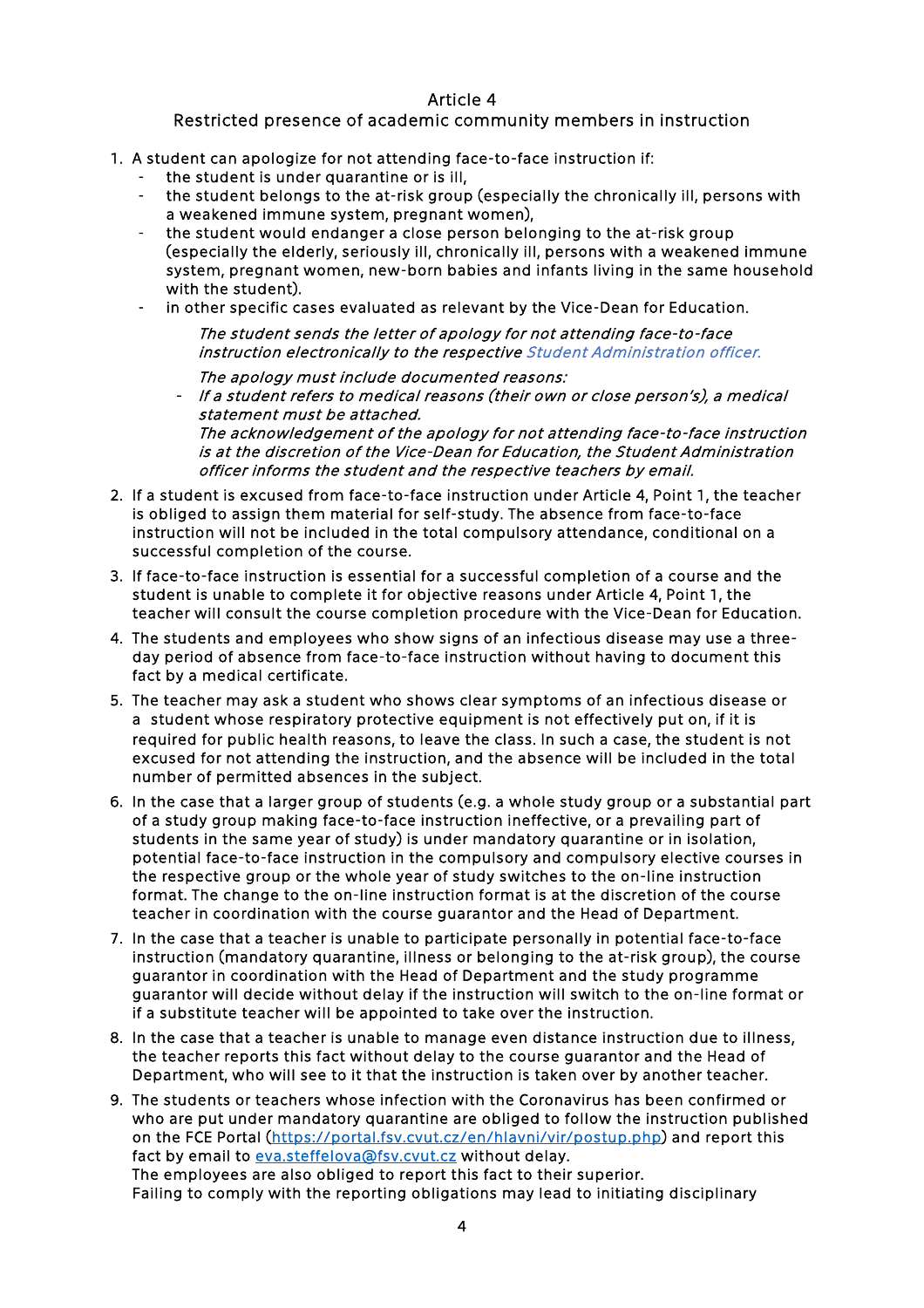proceedings with the students, and the employees' offences may be resolved by the application of labour legislation.

10. If a student applies for a relief from face-to-face instruction (apology for not attending face-to-face instruction, extension of deadlines for fulfilling their study duties, or another modification in instruction), in connection with a mandatory quarantine or a Coronavirus disease, they apply exclusively to the [Faculty Student Administration.](https://portal.fsv.cvut.cz/hlavni/educat/kontakt.php) The respective Student Administration officer will successively contact the teachers of the relevant courses by e-mail.

> The students under quarantine or in isolation are excused for their absence in face-to-face instruction during the quarantine or isolation period. The student is obliged to prove the imposed quarantine or isolation by sending the public health order or the attending physician's statement to their Student Administration officer without delay. The Student Administration officer will check if the student has been properly registered with Mrs Šteffelová. If all the regulations above are met, the Student Administration officer will immediately notify all relevant teachers of this fact.

The absences during a quarantine or isolation period are not included in the total number of permitted absences in the respective course; the students will be allowed distance study or provided with materials for self-study to the maximum extent. The deadlines for completing the respective course may also be potentially postponed.

Example: Two permitted absences are set by the Head of Department – see SER Art. 7 Para. 5. If quarantine related measures result in absences from two practical classes, this non-participation is not considered as absences and the student can be absent from another two classes.

# Article 5

#### Study abroad

- 1. The students who study abroad are recommended to:
	- take out an insurance policy in case of the Coronavirus infection,
	- always have such financial resources available to allow their potential fast return home,
	- ensure medical care as a prevention.

The above recommendation applies to both the students who are not Czech citizens and study at the Faculty of Civil Engineering CTU in Prague, and the students who are Czech citizens and have left for a study stay abroad.

- 2. If a student who is not a Czech citizen leaves the Czech Republic in the time of restricted face-to-face instruction, they are still obliged to participate in the on-line instruction format from abroad.
- 3. If a student who has left for a study stay abroad must return back to the Czech Republic in connection with the Coronavirus pandemic, and the foreign university does not allow them to complete the semester in the distance format, they may continue their study in their study programme based on an application to the Dean submitted via the Student Administration and additionally register for courses in their study plan even after the expiry of the second week of instruction at FCE.

## Article 6

#### Final provisions

- 1. Approved by the Dean's Collegium of the Faculty of Civil Engineering CTU in Prague on 8. 2. 2022.
- 2. The Methodological Instruction enters into force on the day of its issue.
- 3. The Methodological Instruction can be further specified by other regulations relating to protective measures against the spread of the Coronavirus infection.